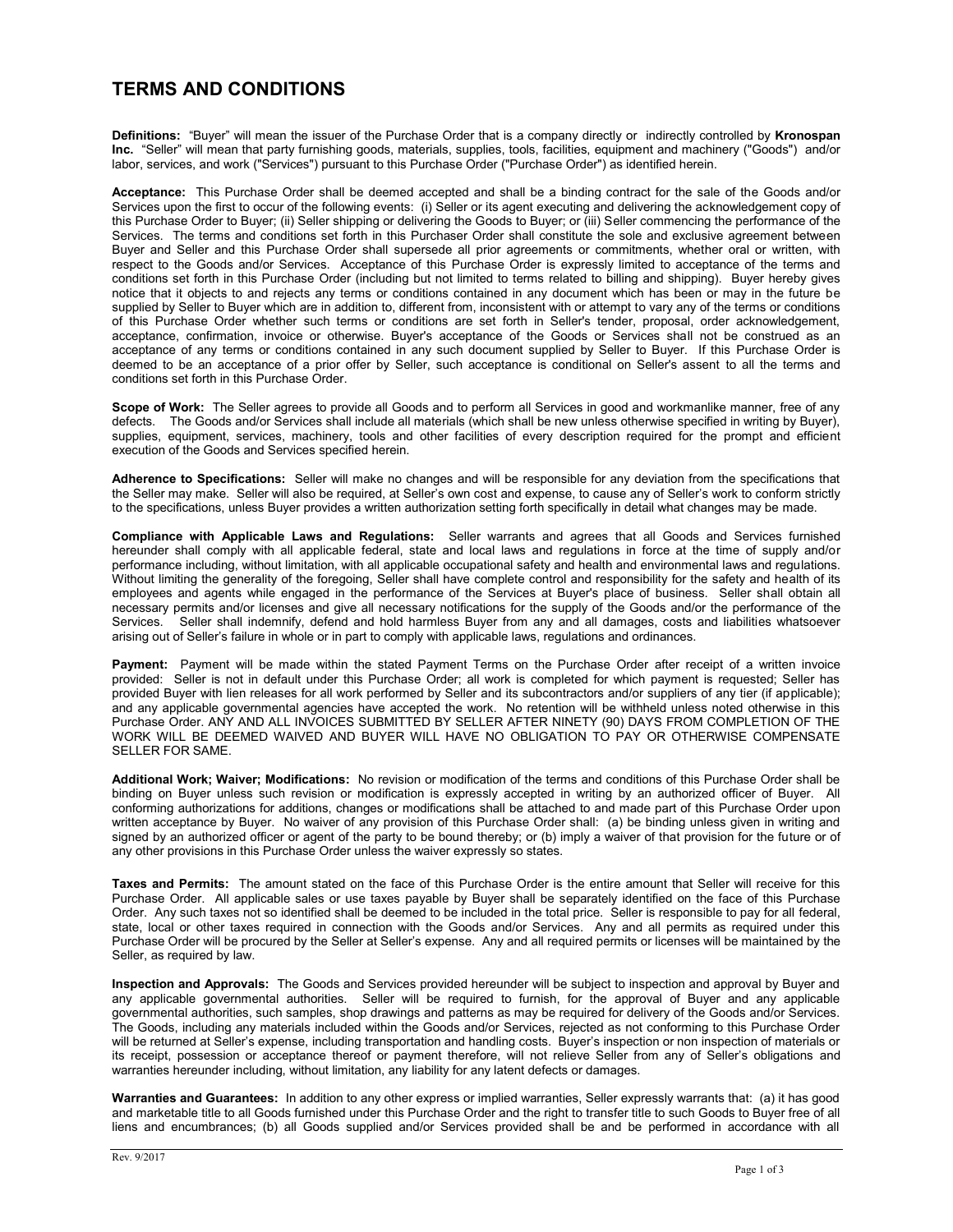applicable specifications, drawings, descriptions or samples furnished and in accordance with all other requirements of this Purchase Order and the representations of the Seller; (c) all Goods shall be of new and first class material and workmanship, shall be fit and satisfactory for the purpose for which they are intended, and shall be of merchantable quality; (d) all Goods and Services furnished shall be free from defect in material, design or workmanship; (e) all Services shall be performed in a workmanlike manner and in accordance with the highest standards for such Services in the industry; (f) the goods and any services provided will comply with, all laws, rules, requlations and requirements of all governmental authorities having jurisdiction; (g) the Goods will be properly branded, labeled, tagged, marked and/or registered (if required) in accordance with all applicable laws, rules and regulations; and (h) the Goods do not and will not infringe upon or violate any patent trademark, trade name, copyright or any other rights of third parties. The foregoing warranties shall survive any inspection, delivery, acceptance or payment. Buyer shall be under no duty to inspect any of the goods prior to use or resale, and neither the use nor resale of any goods covered by this Purchase Order shall constitute a waiver of any of Buyer's rights, including rights to set-off, in whole or in part, against any sums payable to the Seller, whether arising under this Purchase Order or otherwise. Seller will assign to Buyer any and all rights under any warranty Seller may have received or was entitled to receive from vendors of the material and equipment incorporated into the work to the extent such warranties extend beyond the period of Seller's warranty hereunder.

**Remedies:** Seller shall promptly replace or correct defects in the Goods or Services not conforming to any warranty, without expense to Buyer, when notified of such non-conformity by Buyer. Alternatively, Buyer may reject or revoke acceptance, and cover by making any reasonable purchase of material in substitution for those rejected and the Seller will be liable to Buyer for any additional costs for such substituted material; of Buyer may proceed to correct Seller's nonconforming work by the most expeditious means available, and the costs for such correction shall be for Seller's account; or Buyer may retain the nonconforming material and an equitable adjustment reducing the order price to reflect the diminished value of such nonconforming material will be made by written revision. Seller's liability hereunder shall extend to all damages proximately caused by the breach of any of the foregoing warranties, including incidental damages, such as disassembly, removal, inspection, re-installation, re-testing, and costs of transportation and warehousing.

**Assignment:** Neither this Purchase Order or any interest under it will be assigned by Seller without the prior written consent of Buyer.

**Packing:** If applicable, all packing will be at Seller's expense in suitable containers for protection in shipment and storage. Packing must conform to requirements of carrier's tariffs.

**Claim for Delay or Damages:** Seller expressly waives any and all rights to make a claim or be entitled to receive any compensation for Buyer's, or Buyer's or Seller's other vendors, contractors or subcontractors, failure to have related portions of the work completed in time for Seller to proceed with its work.

**Delivery:** If applicable, deliveries are to be made both in the quantities and at the time specified by Buyer. Time is of the essence. Seller will be liable for any and all damages arising from delays caused in whole or in part by Seller or any of its principals, agents, employees, subcontractors of any tier or other related persons or entities. Notwithstanding any shipping arrangement specified in this Purchase Order, Seller shall have the risk of loss for all Goods shipped under this until receipt of delivery and acceptance of such Goods by Buyer at the specified location, at which time title to and the risk of loss with respect to such Goods shall pass to Buyer. Unless otherwise specifically set forth in this Purchase Order, the stated price sh Unless otherwise specifically set forth in this Purchase Order, the stated price shall include all duties, levies, freight charges, packing charges, insurance charges, installation charges and any other charges whatsoever in connection with the Goods and/or Services. Seller shall provide all properly completed customs invoices, declarations and evidence of export/import as well as such operating and maintenance manuals with respect to the Goods, as may be reasonably required by Buyer.

**Title:** Unless otherwise agreed upon, title to materials supplied pursuant to this Purchase Order will pass to Buyer upon delivery to the destination point. The price includes delivery of all materials F.O.B. freight and carriage prepaid to the destination point.

**Cancellation:** In addition to any other rights and remedies which it may have, Buyer may cancel the supply of the Goods and/or the performance of the Services or any part thereof because of Seller's failure to comply with any of the terms or conditions of this Purchase Order (including without limitation, for late delivery of Goods, late performance of Services, delivery of Goods which are defective or which do not conform with this Purchase Order, and failure to provide Buyer, upon request, with reasonable assurances of future performance, if Seller otherwise breaches the terms and conditions hereof, including, without limitation, Seller's warranties). In no event shall Buyer be responsible or liable for Seller's loss of actual or anticipated profits nor for any other indirect or consequential damage arising out of or relating to this Purchase Order or from the performance, suspension, termination or breach thereof, whether based upon principles of equity, contract, tort (including but not limited to negligence) or otherwise.

**Indemnity**: To the maximum extent permitted by law, Seller will indemnify, protect, defend and hold harmless Buyer, its subsidiaries, successors, partners, directors, officers, employees, agents, assigns, representatives, consultants, affiliates, and each of them (hereafter individually and collectively, the "Indemnitee") from and against any and all claims, liabilities, liens, demands, law suits, actions, losses, damages, injuries, judgments, settlements, costs or expenses whether asserted in law or in equity (hereinafter collectively, "Claims") made or asserted for any damages or injury of any kind or nature whatsoever to any person or property (including, without limitation, Claims for injury to or death of any employee of Seller, or subcontractors of any tier) including, without limitation, any such Claims resulting from, arising out of, or caused in whole or in part by any activity that arises, result from or relate to: (a) any breach by the Seller of any term, condition, covenant or warranty contained in this Purchase Order; (b) any defect in the Goods or Services (including defects in design) furnished pursuant to this Purchase Order; or (c) any act or omission of Seller or Seller's agents, officers, employees, suppliers or subcontractors in the course of furnishing the Goods and/or Services, whether or not such Claims are based upon actual or alleged active or passive negligence of Indemnitee, except that Seller will not be required to indemnify Indemnitee against Claims that are the result of the sole negligence or willful misconduct of Indemnitee, its agents, servants or independent contractors who are directly responsible to Indemnitee. Seller must provide a defense with counsel of Indemnitee's approval upon the first notice Indemnitee sends to Seller and continue to provide such defense until the matter is fully resolved by either judgment, settlement or other release executed by Indemnitee. Seller will indemnify Indemnitee from and against all Claims including without limitation, all legal fees, legal costs (including, without limitation, paralegal costs, secretarial costs, copy costs, phone costs, facsimile costs and mail costs) and expert fees and costs that Indemnitee may directly or indirectly sustain,